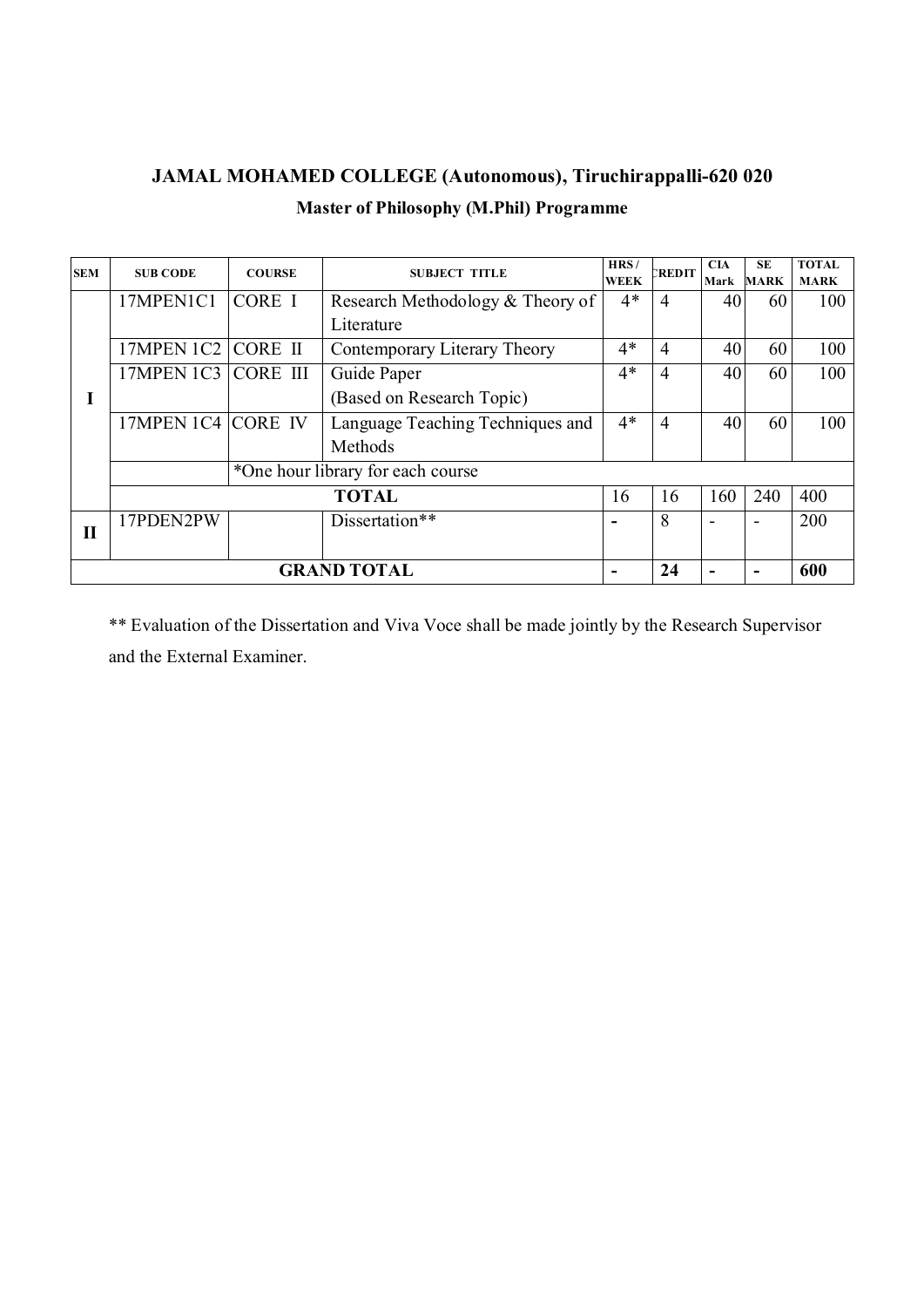## **M.Phil English**

## **Paper – I – Research Methodology and Theory of Literature**

|             | Sub. Code: 17MPEN1C1 | <b>Max. Marks : 100</b>   |
|-------------|----------------------|---------------------------|
| Hrs/week: 4 |                      | <b>Internal Marks: 40</b> |
| Credits : 4 |                      | <b>External Marks: 60</b> |

## **Unit I- The Philosophy of Research**

- 1. The Philosophy, Meaning and Definition of Research Research in Literature
- 2. Textual criticism
- 3. Literary History

## **Reference:**

- 1. F.W. Batson: The Scholar Critic: An Introduction to Literary Research
- 2. J. Thorpe: Aims and Methods of Scholarships in Modern Language and Literature.
- 3. G. Watson;The Literary Critics. London: Hogarth Press, 1962.
- 4. Joseph Gibaldi: MLA Handbook.

## **Unit II Mechanics of Research**

- 1. Conventions and Mechanics of thesis writing
- 2. Structure of the thesis
- 3. Use of quotations
- 4. From the First Draft to the Final copy
- 5. E-learning Research

## **Reference:**

- **1.** G. Watson;The Literary Thesis
- **2.** Anderson: Thesis and Assignment Writing

## **Unit III The Language and Style of Thesis Writing**

- 1. Different kinds of Discourse Narrative, Argumentative, Exposition, and Description
- 2. Style of Thesis Writing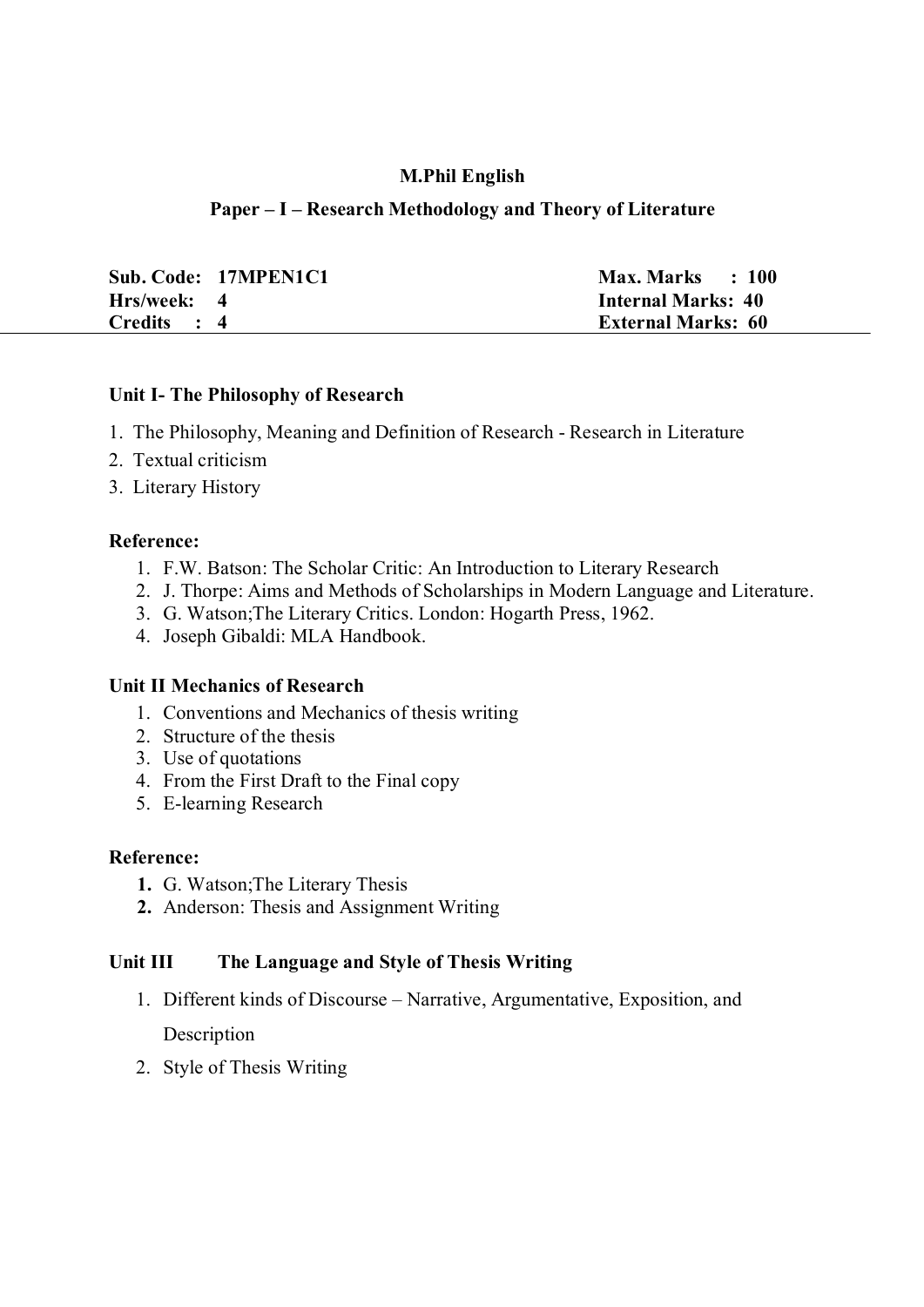## **Reference:**

1. Brooks and Warren: Modern Rhetoric. New York: Harcourt Brace,1972

## **Unit IV Theory of Literature**

- 1. Literature and Biography
- 2. Literature and Psychology
- 3. Literature and Society
- 4. Literature and Ideas
- 5. Style and Stylistics
- 6. The Nature and Modes of Narrative Fiction

# **Reference:**

- 1. Wellek and Warren: Theory of Literature. Penguin Books,1949
- 2. David Lodge: Modes of Modern Writing. London. Penguin Books

# **Unit V Project Proposal – Theory and Practice**

- 1. The identification of a Research Problem/Research Gap
- 2. The Problems faced by a Research Scholar
- 3. Parts of a Project Proposal
- 4. Preparing Minor Project Proposals

## **Reference:**

- 1. F.W.Bateson; The Scholar Critic
- 2. James Thorpe: Aims and Methods of Scholarships in Modern Language and literature.
- 3. Joseph Gibaldi: MLA Handbook. $7<sup>th</sup>$  Edition
- 4. Ulrich Weinstein: Comparative Literature and Literary Theory.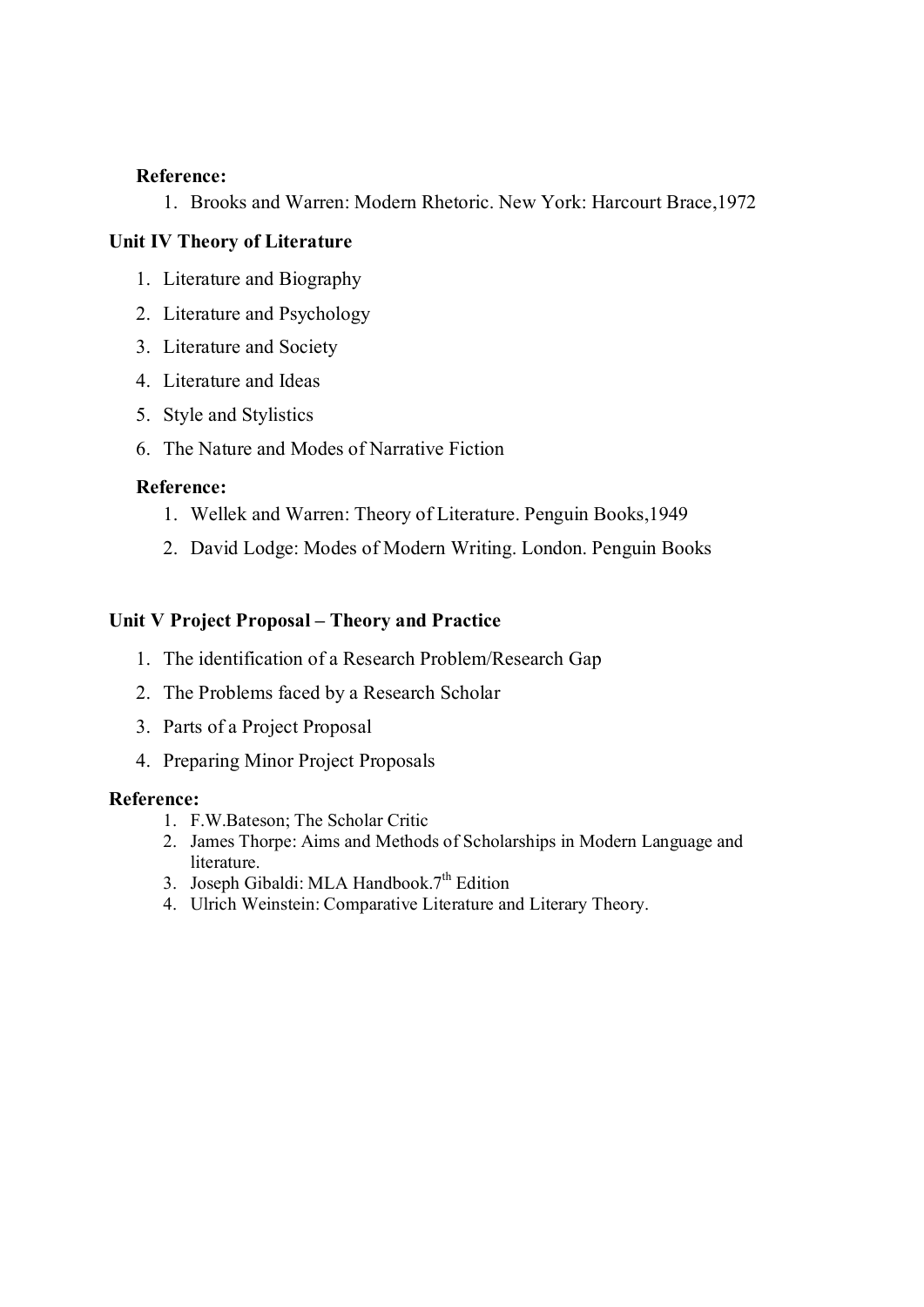## **M. Phil English**

# **Paper – II – Contemporary Literary Thory**

|                             | Sub. Code: 17MPEN1C2 | $Max. Marks$ : 100        |
|-----------------------------|----------------------|---------------------------|
| Hrs/week: 4                 |                      | <b>Internal Marks: 40</b> |
| <b>Credits</b><br>$\cdot$ 4 |                      | <b>External Marks: 60</b> |

## **Unit I**

.

|                   | Viktor Shklovsky               | Art as Technique<br>$\mathbf{v} = \mathbf{v}$ |
|-------------------|--------------------------------|-----------------------------------------------|
| 2. Roman Jakobson | <b>Contract Contract State</b> | Two Aspects of Language                       |
| 3. E.D. Hirsch    | $\sim$                         | Three Dimensions of Hermeneutics              |

#### **Unit II**

| 1. Maud Bodkin  | $\overline{\phantom{0}}$ | A Study of the Ancient Mariner |
|-----------------|--------------------------|--------------------------------|
| 2. Stanley Fish | $\overline{\phantom{0}}$ | Is There a Text in this Class  |
| 3. Ernest Jones | $\overline{\phantom{a}}$ | Hamlet and Oedipus             |

#### **Unit III**

| 1. Jonathan Culler   | <b>Contract Contract Contract</b> | Structuralism and Literature                       |
|----------------------|-----------------------------------|----------------------------------------------------|
| 2. Jacques Derrida - |                                   | Structure, Sign and Play in the Discourse of Human |
|                      |                                   | <b>Sciences</b>                                    |
| 3. George Lukacs     | $\sim$ 100 $\mu$                  | The Historical Novel                               |

# **Unit IV**

| 1. J.F. Lyotard | $\sim$ $\sim$            | The Post Modern Condition                                                     |
|-----------------|--------------------------|-------------------------------------------------------------------------------|
| 2. Edward Said  | <b>Contract Contract</b> | Crisis (In Orientalism)                                                       |
| 3. Gillian Beer | $\sim$                   | Representing Women: Re-presenting the past from The<br><b>Feminist Reader</b> |

# **Unit V**

| 1. Louis A Montrose -  | The Poetics and Politics of Culture                                                       |
|------------------------|-------------------------------------------------------------------------------------------|
| 2. Cynthia Dietering - | The Postnatural Novel: Toxic Consciousness in Fiction of                                  |
|                        | the $1980$ 's                                                                             |
|                        | $\Omega$ . A denote by d H and the state of The College Le december of M and D are at the |

## 3. Adorno and Horkheimer- The Culture Industry as Mass Deception

#### References:

1. Ryan, Michael and Julie Rivkin. Literary Theory: An Anthology, Blackwell Publishers, Oxford:2002.

Sethuraman V.S. Contemporary Criticism: An Anthology, Macmillan, Chennai: 2008.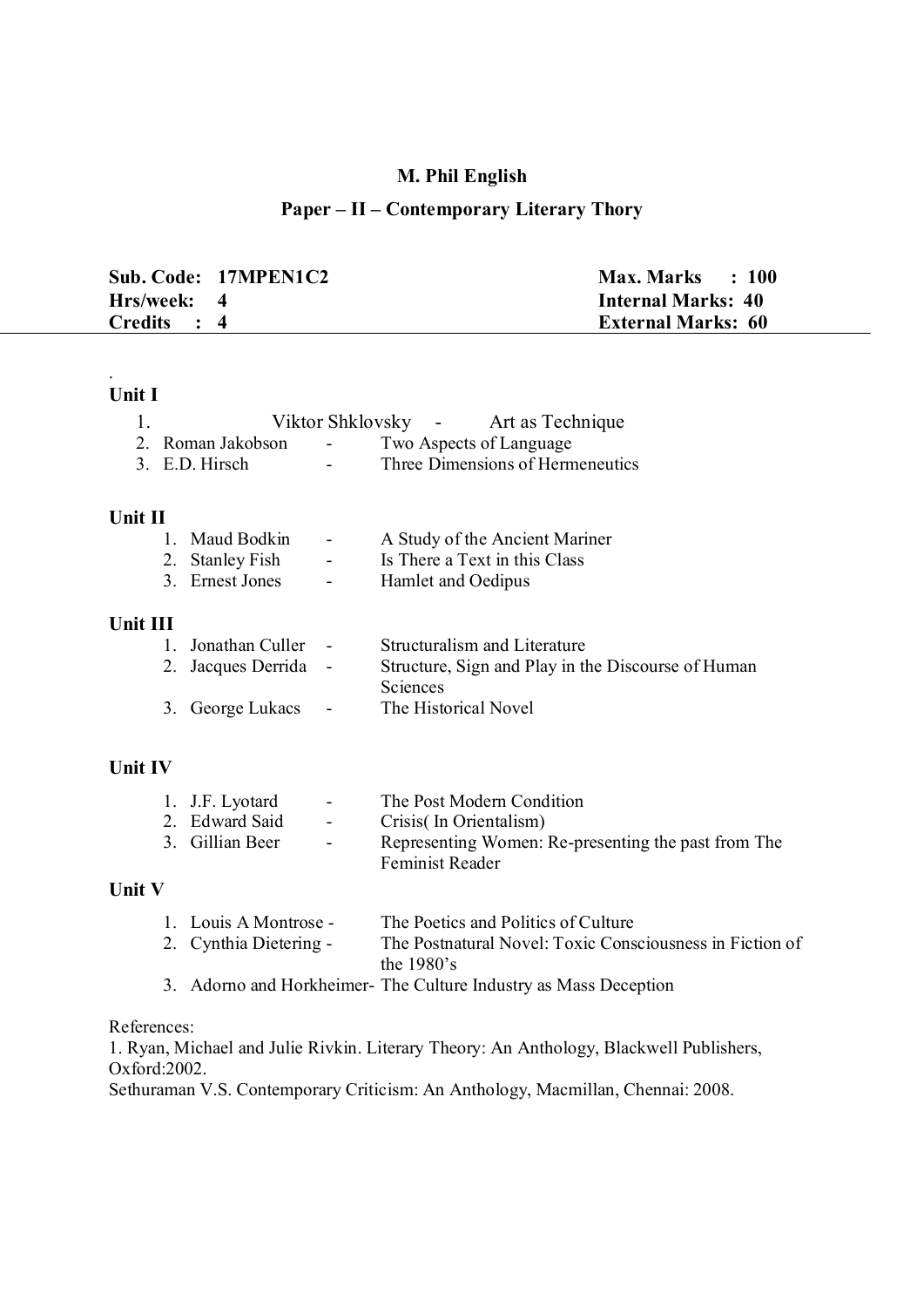# **M. Phil English**

# **Paper – III – Area of Research - Guide Paper**

| Sub. Code: 17MPEN1C3 | $Max. Marks$ : 100        |
|----------------------|---------------------------|
| Hrs/week: 4          | <b>Internal Marks: 40</b> |
| Credits : 4          | <b>External Marks: 60</b> |
|                      |                           |

**Unit I** 

.

**Unit II** 

**Unit III** 

**Unit IV** 

**Unit V**